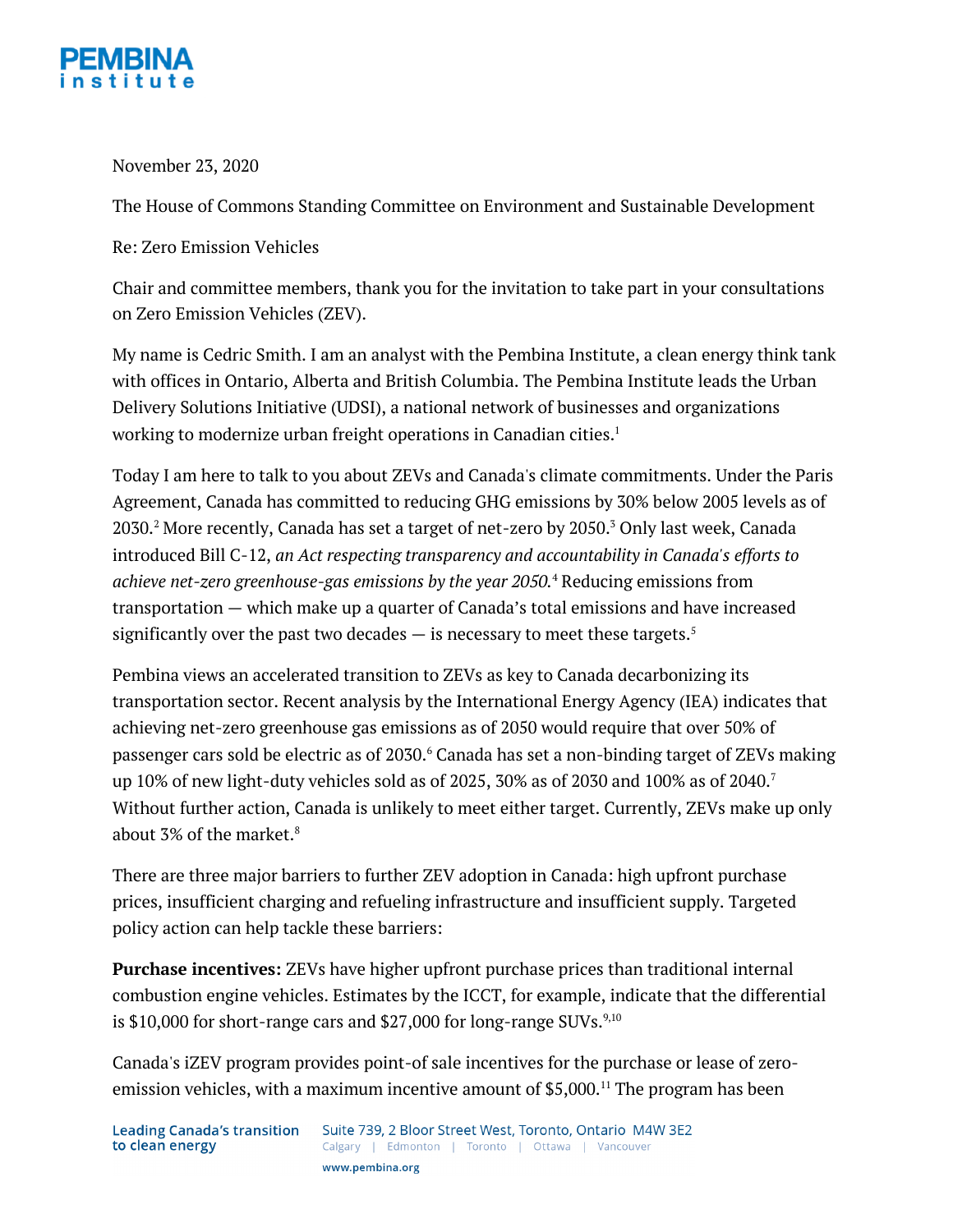allocated \$300 million for three years, beginning in 2019-20.12 Uptake in Year 1 of the program suggests iZEV could run out of money in Year 2 without additional funding. iZEV should be topped up by \$150 million in the next federal budget.<sup>13</sup>

**Funding for charging and refueling infrastructure:** "Range anxiety" refers to a fear by owners of internal combustion engine (ICE) vehicles that ZEVs will run out of power on a trip. Such fear is often noted as a barrier to ZEV ownership.<sup>14</sup> It is also important that ZEV adopters be able to charge their vehicles at home – the majority of early adopters have home access to charging infrastructure.15

Unfortunately Canada's public ZEV charging network remains limited with under 4,500 charging stations<sup>16</sup> comparing unfavorably with over 12,000 gasoline stations.<sup>17</sup> In addition, about one third of Canadians live in multi-unit residential buildings (MURBS) (ex: apartment buildings) or are "garage orphans" (residing in dwellings with no access to garages or driveways) and face unique difficulties with home charging.<sup>18,19</sup>

Canada's Zero Emission Vehicle Infrastructure Program (ZEVIP) has been funded with \$130 million over five years, beginning in 2019, to fund the deployment of electric vehicle infrastructure in public settings – including on-street and parking areas – as well as for multiunit residential buildings.<sup>20</sup> To scale up the program and increase the funding contribution, ZEVIP should be topped up by \$300 million in the next federal budget. $^{21}$ 

**Adoption of a zero-emission vehicle standard:** Finally, Canada has an issue with electric vehicle supply. According to recent research, only one of three dealers in Canada have at least one plug-in electric vehicle (PEV) in stock. This figure decreases to less than one in five for dealers outside of Ontario, British Columbia and Quebec.

The implementation of a light-duty zero-emission vehicle standard would help increase supply in Canada. Such a standard would require that an increasing portion of auto manufacturer vehicle sales be zero-emission.<sup>22</sup> Quebec, which has a mandate in place, makes up about 57% of Canada's PEV inventory.<sup>23</sup> Since the adoption of Quebec's ZEV Act in 2016, the percentage of ZEV models available in California that are also available in Quebec increased from 66% to 92%.24

It should be noted that, in addition to greenhouse gas reduction benefits, increased ZEV sales will also create economic benefit for Canada as manufacturers benefit from an expanded domestic market. Globally, the majority of electric vehicles (80%) are produced in the same region they are sold.<sup>25</sup>

Canada has, in the past, lagged behind in the transition to an electrified transportation future. In 2018, for example, the electric share of Canada's vehicle production was 80% lower than the global average.<sup>26</sup> Recently, however, there have been announcements of auto-maker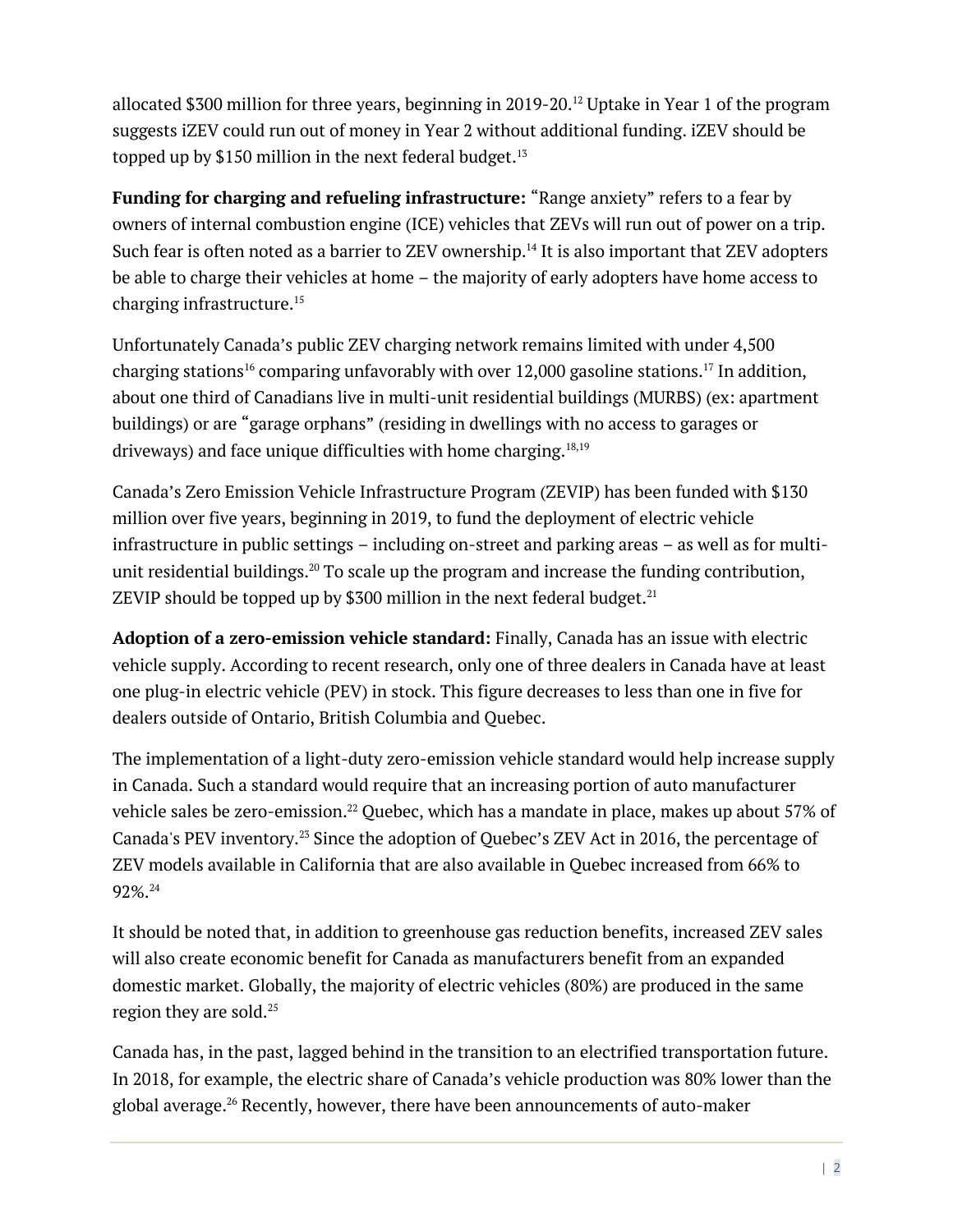investments into EV manufacturing — including \$1.8 billion to retool the Ford Oakville Assembly Complex to produce battery electric vehicles.<sup>27</sup> An expanded Canadian ZEV market will only accelerate this positive momentum.

Targeted policy — including purchase incentives, funding for charging and refueling infrastructure, and a zero-emission vehicle standard — can help increase zero-emission vehicle sales and help Canada meet its climate targets. In doing so, economic benefit will be derived for Canadians as well.

Thank you for the opportunity to speak. I am looking forward to your questions.

Yours sincerely,

Cedric Smith Analyst, Transportation and Urban Solutions Pembina Institute

<sup>2</sup> Government of Canada, "Progress towards Canada's greenhouse gas emissions reduction target." https://www.canada.ca/en/environment-climate-change/services/environmental-indicators/progress-towardscanada-greenhouse-gas-emissions-reduction-target.html

<sup>1</sup> Pembina Institute, "Urban Delivery Solutions Initiative." https://www.pembina.org/UDSI

<sup>3</sup> Clean Energy Canada, "Media brief: What is a 'zero-emission vehicle standard' and why does Canada need one?," media release, September 22, 2020. https://cleanenergycanada.org/media-brief-what-is-a-zero-emission-vehiclestandard-and-why-does-canada-need-one/

<sup>4</sup> Government of Canada, *An Act respecting transparency and accountability in Canada's efforts to achieve net-zero greenhouse gas emissions by the year 2050* C-12.

https://www.parl.ca/LegisInfo/BillDetails.aspx?Mode=1&billId=10959361&Language=E

<sup>5</sup> Government of Canada, "Greenhouse gas emissions by economic sector." https://www.canada.ca/en/environmentclimate-change/services/environmental-indicators/greenhouse-gas-emissions.html

<sup>6</sup> International Energy Agency, *World Energy Outlook 2020* (2020), 138. www.iea.org/weo

<sup>7</sup> Government of Canada, "Zero-emission vehicles." https://tc.canada.ca/en/road-transportation/innovativetechnologies/zero-emission-vehicles

<sup>8</sup> Luke Sarabia, "Electric vehicle sales in Canada fell sharply in Q2 2020, at height of COVID-19 lockdown," *Electric Autonomy*, August 26, 2020. https://electricautonomy.ca/2020/08/26/canadian-ev-sales-data-q2-2020/

<sup>9</sup> Nic Lutsey and Michael Nicholas, *Update on electric vehicle costs in the United States through 2030* (International Council on Clean Transportation, 2019), 6. https://theicct.org/publications/update-US-2030-electric-vehicle-cost

<sup>10</sup> U.S. dollar differences provided by the ICCT were converted to Canadian dollars using the Bank of Canada's 2018 exchange rate. Source: Bank of Canada, "Annual Exchange Rates."

https://www.bankofcanada.ca/rates/exchange/annual-average-exchange-rates/